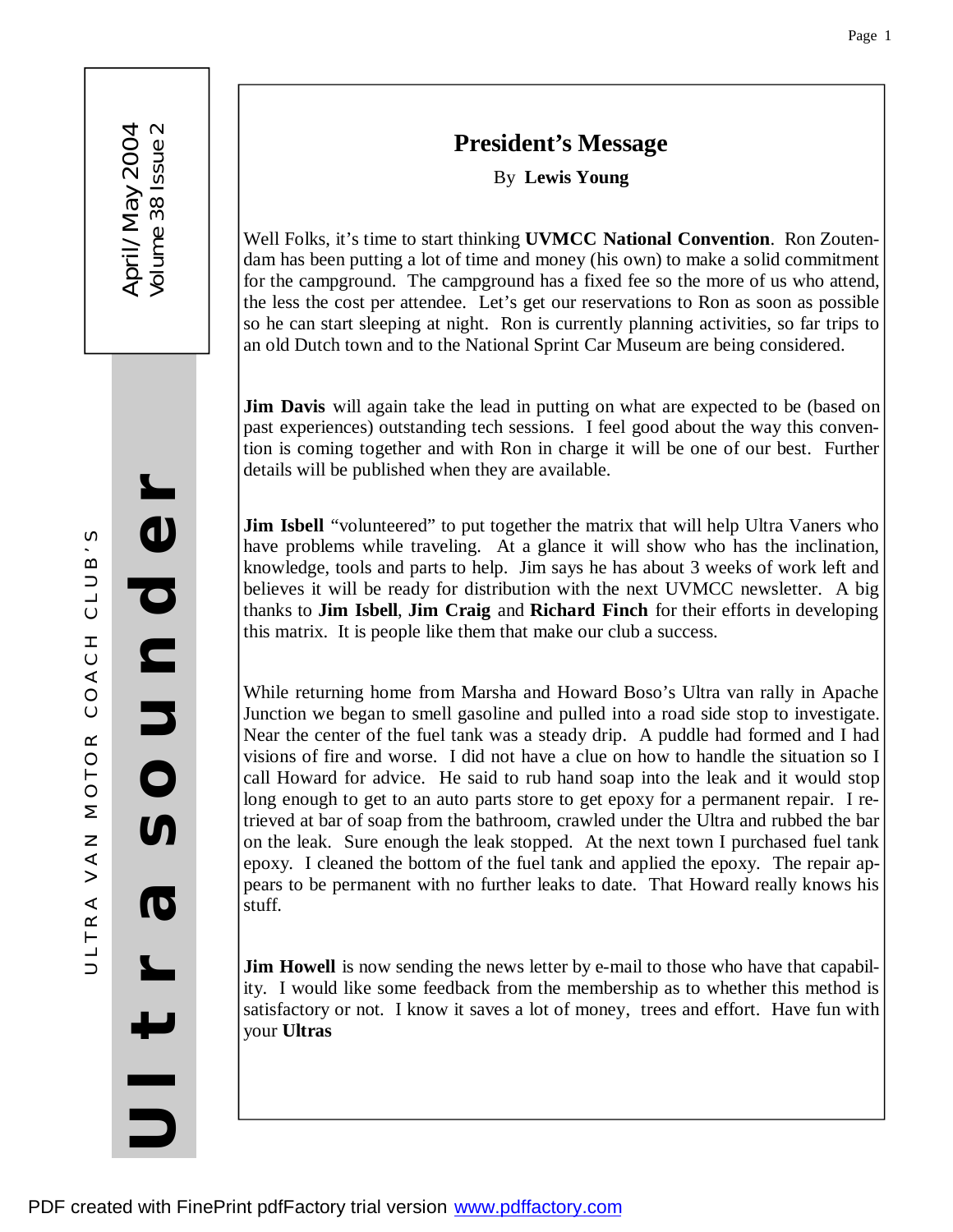# **EASTERN SPRING RALLY - 2004 CHRISTMAS, FL** By Roy Davis

The Eastern group convened March 22-26, 2004 at Airstream RV Park at Christmas, FL, with Kay and Clyde Stanton hosting.

There were eight Ultra Vans and one OB in attendance; Stantons #392, Potters #394, Coles #555, Harveys #2019, Davis #388, Dute #467, Irwins #487, and Murrays #510. In addition: Smiths came in their Ford van while the Griggs, Kramers, Jean McMasters, Norm Standal with friend Brenda, Bonny Granger, and Joan Rudolph came in cars.

Airstream Park has benefited greatly by additions and renovations in our absence, making our visit even more enjoyable. The weather was quite peasant, as well.

We enjoyed the usual pot luck dinner and Yankee Swap. We went out for Wednesday lunch at Porky's Barbeque. On Thursday morning we were treated by our hosts to a yummy pancake breakfast. The Potters provided real maple syrup. Jim Davis conducted tech sessions on removable steering wheels, LED clearance lights, and cylinder head valve guides (cylinder was provided by Carl Potter). Louie Griggs passed out one wire (actually they were two wire alternator diagrams). There was also a business meeting, the usual coach-hopping, and many became frustrated trying to work two jig-saw puzzles.

Many thanks to the Helmkays (who were sorely missed) for making the initial arrangements and to the Stantons for hosting so ably. We liked the park so well that we voted to return next year, Mar 22-26, 2005. Any volunteers for host?

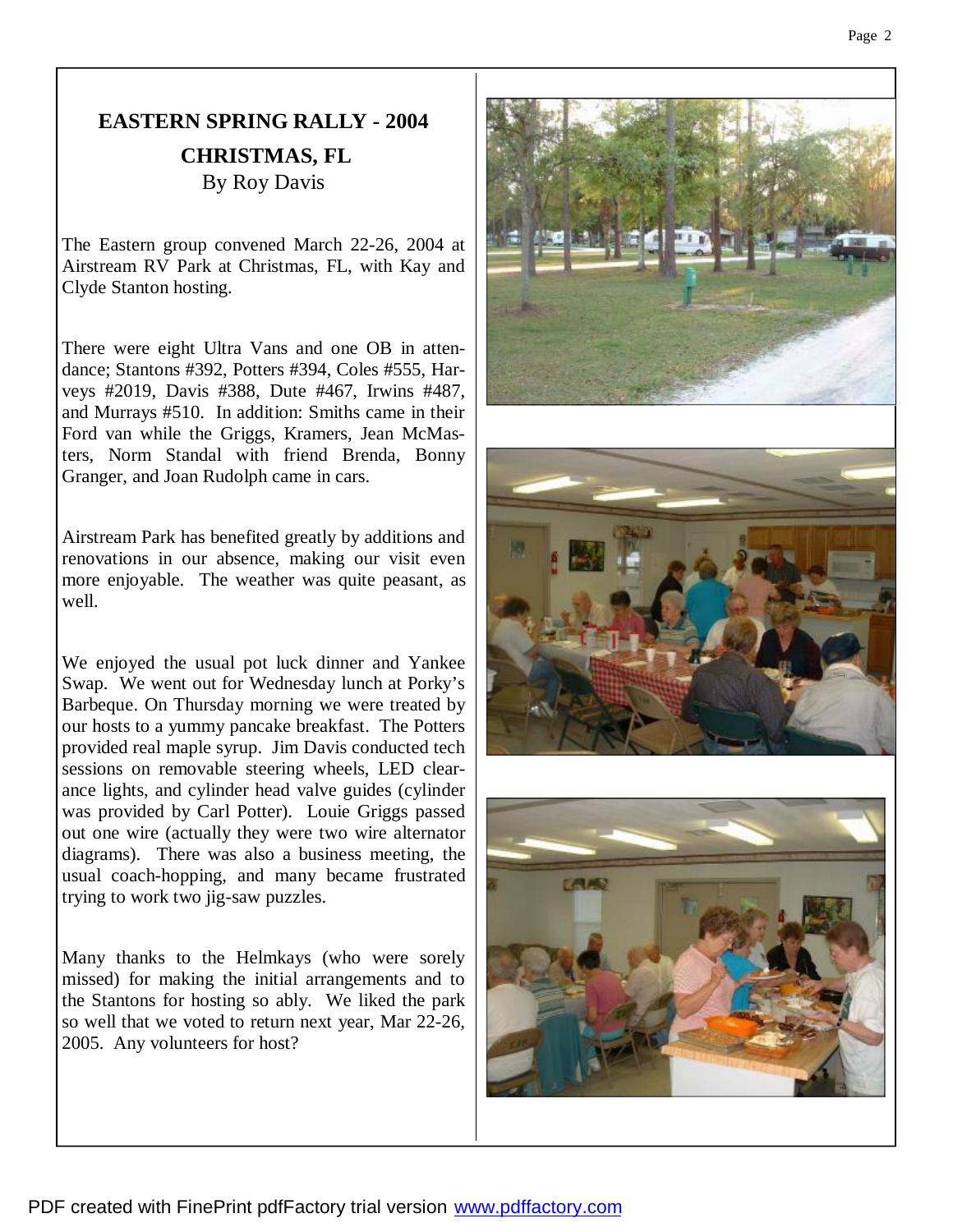# **Western Spring Rally**

Atascadero, CA. Hosted by Bob and Diane Galli

Those in attendance: Bob and Diane Galli (hosts), Howard and Marsha Boso, Jim and Marlene Craig, Dan and Betty Reinhardt, Lew and Shelley Young, Forrest and Sally Gist, Doug and Meg Bell. Arriving on Saturday were new members Sandra and Bob Krumwiede.

The fine California weather greeted most of us who arrived on Tuesday, the 20th. The Galli's have a large enough compound to allow all of the trailers and motor homes, including some brand X's plenty of space to set camp.

On **Wednesday** the men gathered up in the Galli's Greenbrier Van and drove over to visit Bob's machine shop "True Tube". The six-person shop is family owned and now run by Bob and Diane's son and daughter. They specialize in cold drawn tubing, for the nuclear power industry, where the inside of the tube is tapered. The shop has also produced crankshafts from billet metal. They also have produced some Corvair parts such as rear tail light housings, shift couplers and radio bezels. All of the tooling and equipment was designed and built by Bob Galli.

**Thursday** morning we drove over to the coast and took a tour of the Hearst Castle. Our group of 14 had our own tour



guide who just happened to be the daughter of a man that Bob had worked with in a machine shop years ago. Small world! We then had a nice lunch at a local restaurant that had a view of the Pacific.

We then took a short tour of Gambria

and many of its tourist shops. Diane then led our little caravan on some back



road deep into the rolling hills and dark valleys of the Coast Range back to civilization.

**Friday** morning we had our UVMCC meeting where we discussed our finances and any upcoming events with a special reminder of the Summer Rally in July in Brooks Oregon at the Powerland Museum. Bob Galli then conducted a short tech session on the shift ball at the end of the tranny cable that goes into the transmission. It has been known to break off after it has been removed when the mechanic tries to move it around or back into position. It has been suggested to cover that end with some rubber tubing to protect it when hanging free. Bob also showed that the cable housing sometimes becomes detached from the solid metal end, which could cause fluid to work its way up. He instructed us to first wrap silicon tape around the exposed area, then follow up with electrician's tape and then a coating of clear PVC glue. It forms a very nice impermeable bond.

Later in the day most of the ladies played cards, some of us watched Dan Reinhardt make some very attractive pendants and others of us watched Bob Galli do his magic in his shop. In the evening we went to a nice Chinese restaurant and on the return home stopped by the Best Western Motel in Atascadero that was hosting a Horseless Carriage Convention. There we walked around and looked at some on the earliest one and two cylinder autos of the last century. REO's, Buicks, International Harvester, Brush and a Cadillac were all observed in the parking lot.

We then proceeded back to the Galli's for a good old fashion Yankee Gift Exchange. With lots of laughs and many nutty exchanges, we all had a good time.

**Saturday** was a very relaxing day sitting around visiting or rambling around in Bob's shop picking up this or that item and having an impromptu tech session. We were visited early in the afternoon by new members Sandra and Bob Krumwiede who drove down from Morgan Hill to check out how our motor homes were built. They are the proud owners of a very nicely restored Airstream. Later that afternoon Jim Craig and Bob helped Doug Bell move a Bob Galli built engine into the back of his Honda CRV for the trip back to Oregon and into #215. (Thank you, Bob). Pizza was shared by all for dinner and we all hugged, said our good byes and promised to see each other either in Lexington Kentucky, Red Rock Lake Iowa or Brooks Oregon this summer.

Submitted by**: Doug Bell**



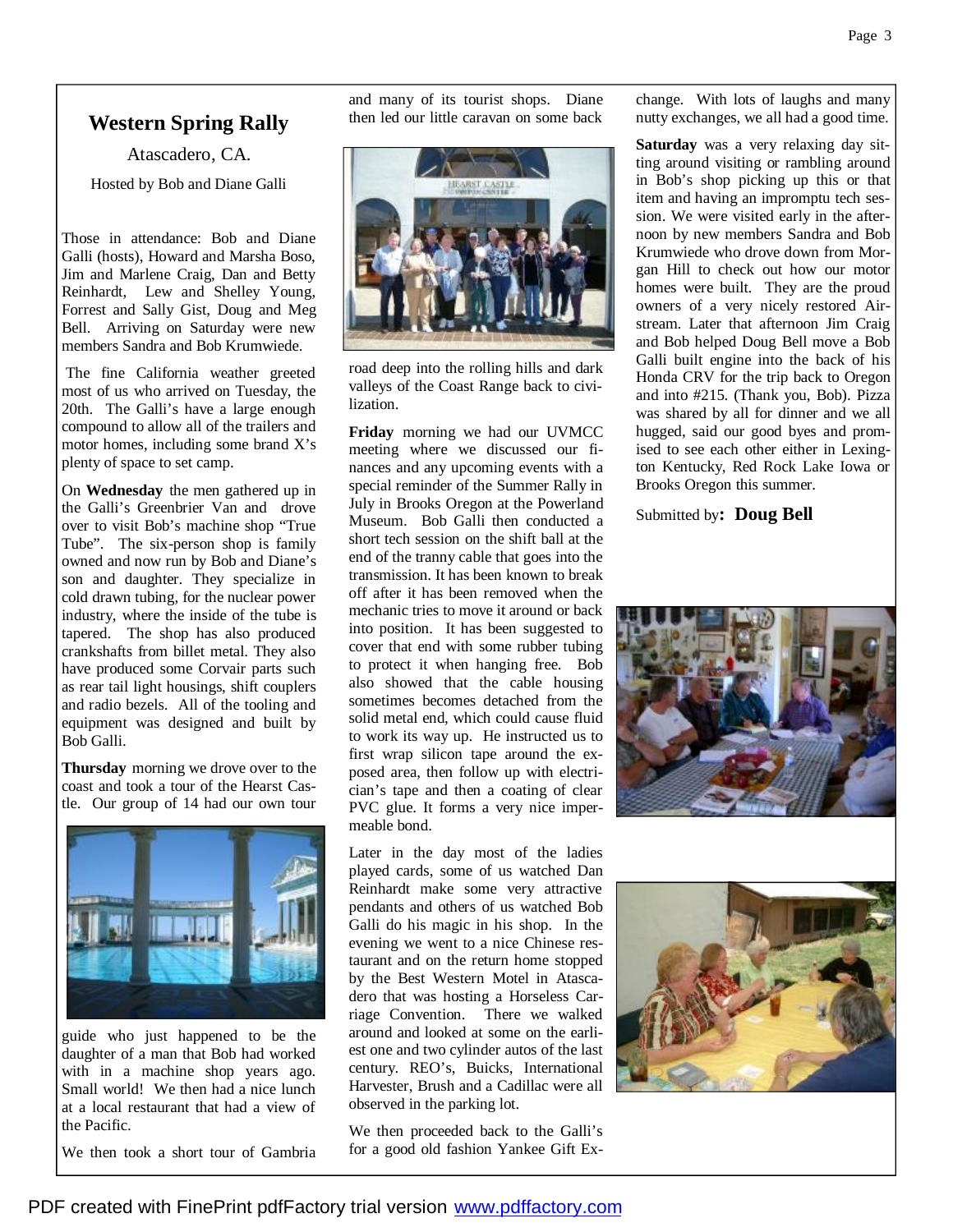| <b>SCHEDULE OF UPCOMING EVENTS</b> |               |                 |                                         |  |  |
|------------------------------------|---------------|-----------------|-----------------------------------------|--|--|
| <b>EVENT</b>                       | WHERE         | <b>DATES</b>    | CONTACT (see Flyers on next page)       |  |  |
| <b>Western Summer Rally</b>        | Brook, OR     | $14-19$ July    | Sally & Forrest Gist (503)538-9584      |  |  |
| <b>Ultra National</b>              | Pella, Iowa   | 2nd Wk of Sept. | Martha & Ron Zoutendam $(712)$ 324-4660 |  |  |
| <b>Western Fall Rally</b>          | The Slabs, AZ | $8-11$ Nov      | Marlene & Jim Craig (760)366-9104       |  |  |

# **WESTERN FALL RV CAMPOUT**

November 8-11, 2004

**Location: "The Slabs",** Niland, California Otherwise known as "**Slabs City".** ( Located approx. 25 miles North of Brawley, CA.)

This is a **"no host"** event. Open to all our friends! RV, Camper, Tent or etc. required. ( No facilities near by.)

This event will precede the Palm Springs Corvair Fan Belt Toss. (Nov,12 14.) After the campout we will all depart on the 12th for the Palm Springs event, which is about 80 miles to the North. The campsite is located approx. 3 miles east of the center of Niland, off of hwy 111. Watch for the **"Ultra Van signs."** ( Niland is at the Southeast area of the Salton Sea.)

**Contacts: Jim & Marlene Craig**, 760 366 9104 or

**ultravan604@tcsn.net** or 7011 Sunny Vista Rd., Joshua Tree, CA. 92252-2736. **Note: RVSP** prior to Nov. 1st. A donation fee of \$5. per vehicle is suggested to offset misc. expenses on site.

**Details::** This will be "dry camping" in the open desert, so arrive with the following;

1. Full water tank, propane and empty holding tank. ( Dump station avail. at State Park on way to Palm Springs. )

2. Bundle of firewood.

3. Small table and chairs.

4. Food for two "pot lucks" and other things if you wish to maintain your strength during the event.

**Note:** Bring a gift worth \$5 for the "Yankee Swap" for each person in your party.

**Extras**: Bathing suit and old tennis shoes, if you would like to enjoy the "infamous" Slightly Warm springs bath. Max. two persons at a time. Hmmmm, very cozy!

**Note:** Bar-B-Que hamburgers ,sodas, side dishes and Hot coffee will be furnish by the Craig's on the evening of the 8th.

Check out the following web site for a lot of interesting info about the Slabs. Very good. **http:www.desertdutch.org/slabcity.htm**

**Weather:** Days, very mild- 60 to 72 degrees, night down to 40's.

See yaw there: Jim and Marlene

# **Camping for the 2004 CORSA International Convention**



The **CORSA** international convention will be held in downtown **Lexington**, **Kentucky June 15 through the 19, 2004**. The host hotel is the **Hyatt Regency**. Unfortunately there is no overnight camping allowed in the parking lots of the hotel per hotel policy.

From the initial stages of planning this convention two years ago I have kept the Ultra vans and the campers in mind. Located six miles and a straight shot to the host hotel is the **Kentucky Horse Park Campgrounds**. The campgrounds are beautifully secluded, modernized & affordable. The campgrounds policy is first come first serve. They do not take reservations unless there is a minimum block of twenty and then they also require the fee of the first nights lodging in advance. What we do have to offer is a **560-space parking lot** rented for the week at the host hotel that will be used solely for outdoor vending and parking for conventioneers staying at the campgrounds and hotels other than the host hotel. This will allow these conventioneers an alternative place to come so they can come visit the convention during the day and not have to worry about finding a place to park. We will keep you updated on any changes and closer to the convention we will be putting together a list to reserve a block at the campgrounds so everyone can camp together. We just wanted to get the word out early so if you're planning on camping you will know what to expect. We apologize for any inconvenience this might cause.

We have numerous fun activities planned throughout the week and we hope everyone can make it. For more information visit our web site at www.kycorsa.com or the horse parks at www.kyhorsepark.com.

Greg Scarboro

**Central Kentucky Corvair**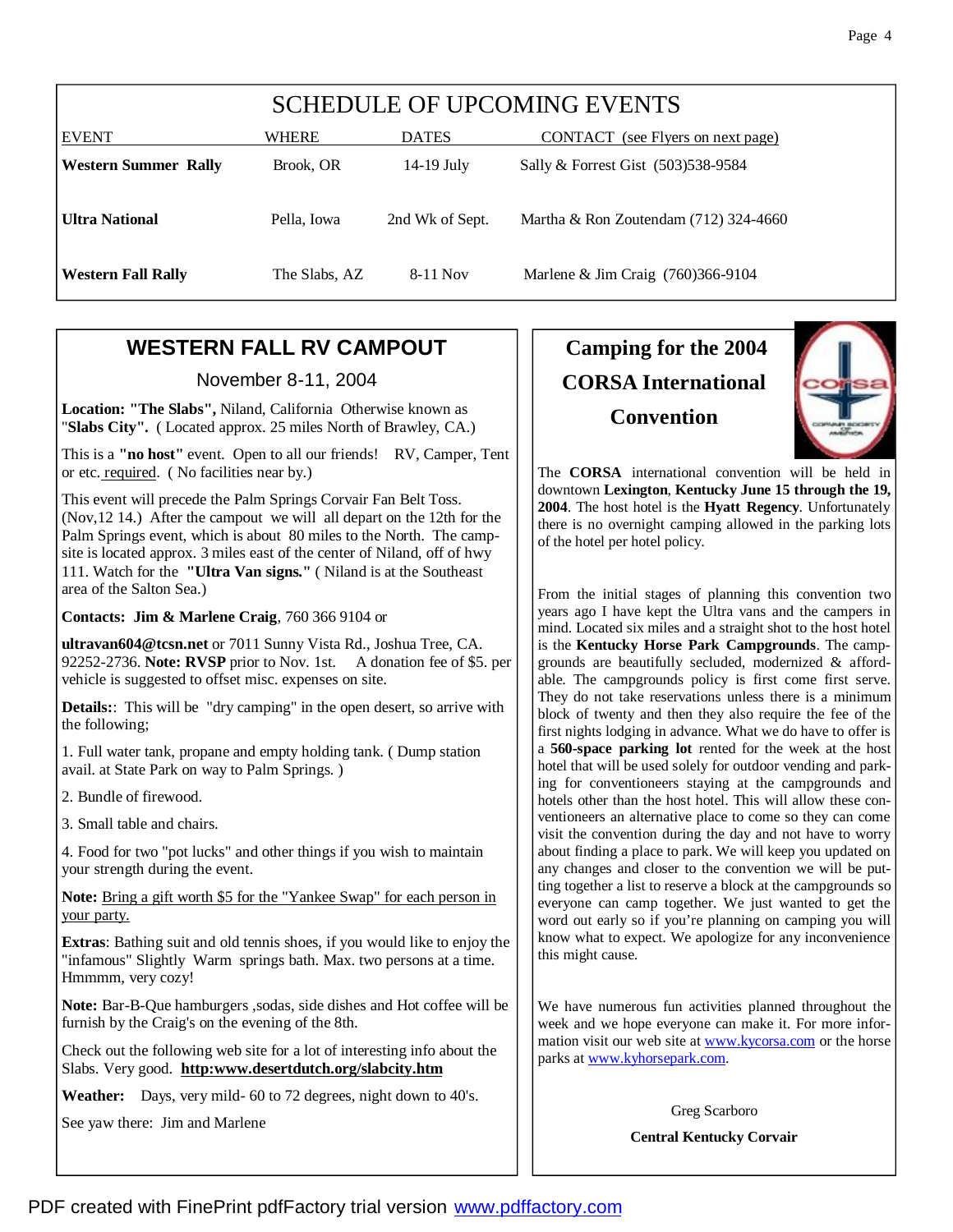# Western Summer Rally

July 14-19 2004 at the Antique Powerland Museum in Brooks, Oregon Limited hook-up (elec & water only) Exit 263 off I-5 west 1/4 mile on right





**Planned Events** Brunch at Casino, Trip to Sproose Goose ( SR-71) **Oregon Gardens** Possible River Cruise and Dinner on the Willamette River (stern wheeler) **Turkey BBQ Saturday night** 

For more info call **Rich and Trish Shepard** 503 371 4290 e-mail Spyder62@AOL.com

**Forrest or Sally Gist** 503 538 9584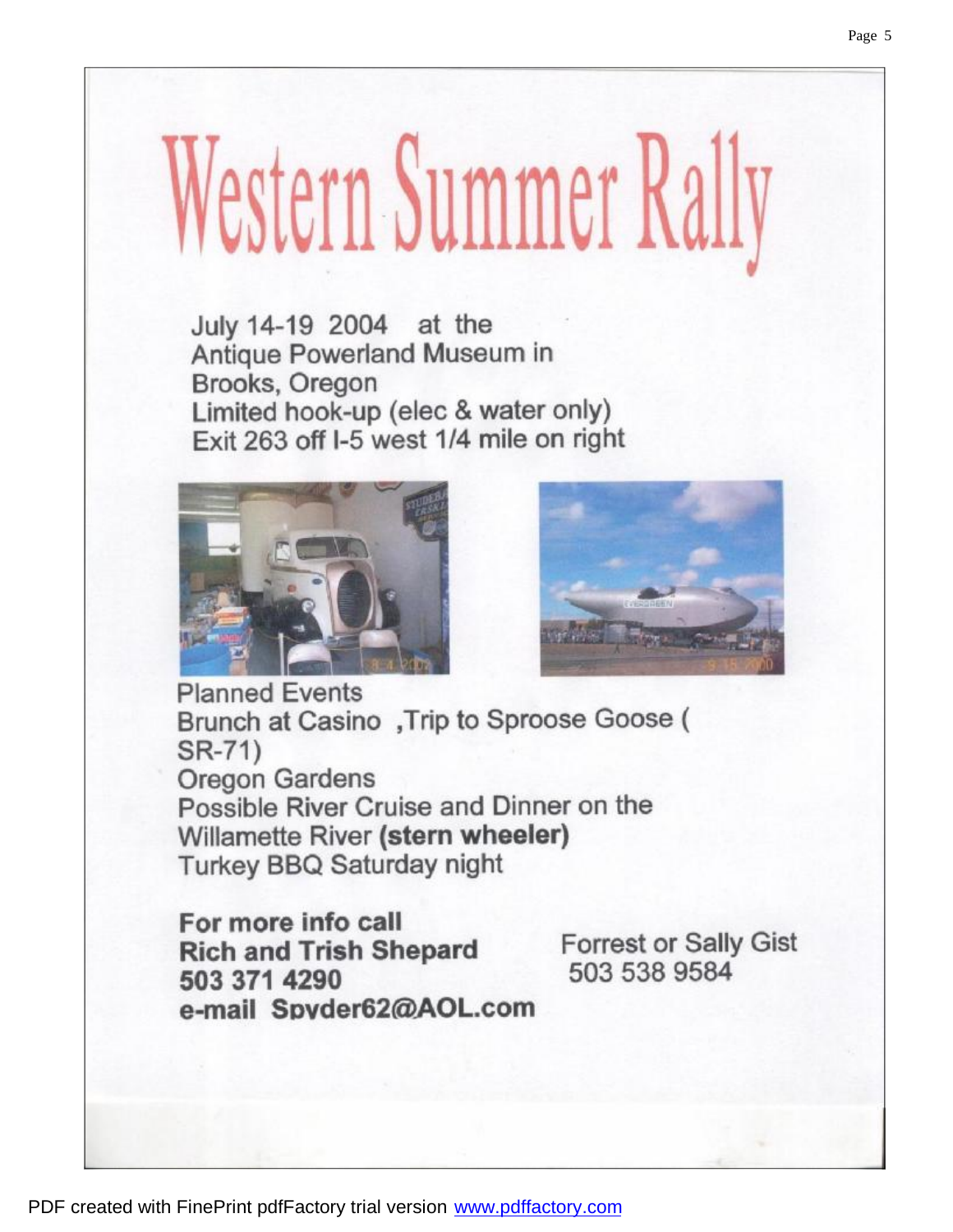# **2004 Ultra Van National**

# **Lake Red Rock, Iowa**

# **Monday, Sept 13 to Sunday Sept 19, 2004**

Good location, nice campground, great surroundings!

We have arranged for a "group camp" at Whitebreast recreation area on the largest lake in Iowa. We are arranging several local trips, a Pork Feed. We will get a "touch of Dutch" in Pella, and "Sprint car racing" in Knoxville. Many amenities, such as walking and bike trails, boating if desired, and of course good ole "Ultra" game, and "Yankee Swap".

Tech and craft sessions, "Curiosity satisfaction" (about other's Ultras). Potluck AND a "pork feed" Annual meeting, Election of officers, Banquet and Awards, Tee shirts, and lots, lots more.

**PRICE** will depend on attendance (we reserved Group Camp for a lump sum) but should be close to \$10.00 per day. You will receive brochures from both Pella and Knoxville.

Please send this form to **Ron** and **Martha Zoutendam** to express your intentions regarding the **2004 Ultra National**. (this is not a firm commitment, but just to express your intentions) Mail to Ron at 417 6th Ave. Sheldon, IA 51201, fax to 712-324-6515, or *email* to **zout@rconnect.com**.

|                                                            | Name                                                                                                                                                                                                                                                                                                                                                                                                                                                                                                                                                                                                                                                                                                                                                                                                                                                                                                                                                                                                                                                                                                                                                                         | Coach $#_$                                                          |                 |
|------------------------------------------------------------|------------------------------------------------------------------------------------------------------------------------------------------------------------------------------------------------------------------------------------------------------------------------------------------------------------------------------------------------------------------------------------------------------------------------------------------------------------------------------------------------------------------------------------------------------------------------------------------------------------------------------------------------------------------------------------------------------------------------------------------------------------------------------------------------------------------------------------------------------------------------------------------------------------------------------------------------------------------------------------------------------------------------------------------------------------------------------------------------------------------------------------------------------------------------------|---------------------------------------------------------------------|-----------------|
|                                                            | Phone # or email address                                                                                                                                                                                                                                                                                                                                                                                                                                                                                                                                                                                                                                                                                                                                                                                                                                                                                                                                                                                                                                                                                                                                                     |                                                                     |                 |
|                                                            |                                                                                                                                                                                                                                                                                                                                                                                                                                                                                                                                                                                                                                                                                                                                                                                                                                                                                                                                                                                                                                                                                                                                                                              |                                                                     |                 |
|                                                            | I cannot attend with Rv without RV                                                                                                                                                                                                                                                                                                                                                                                                                                                                                                                                                                                                                                                                                                                                                                                                                                                                                                                                                                                                                                                                                                                                           |                                                                     |                 |
|                                                            | How many people?<br><u>Let</u> How many days                                                                                                                                                                                                                                                                                                                                                                                                                                                                                                                                                                                                                                                                                                                                                                                                                                                                                                                                                                                                                                                                                                                                 |                                                                     |                 |
| 44)<br>G68                                                 | <b>MAPQVES Medrid \102</b> SMAXWeJI<br>[Laurell <u>ciiman</u> ]<br>Belle Plan (10mi)<br>I <b>Perry</b> y youdward<br>-(14)-<br>Minburn Granger 4nkeny 655 Mingo<br>Ládora<br>Grinnell<br>Newton $122$ $\frac{1}{20}$ $\frac{191}{20}$ $\frac{197}{201}$ $\frac{201}{20}$<br>155<br>saylorville <b>T</b><br>مط∐ا<br>Urbandale<br>168 173<br>110 del Clive Des Moines<br>. Montezuma<br>Reasnor<br>Séarsbóro<br>as per<br>New Sharon<br>$\frac{1}{(169)^{2}}$<br><b>CED</b> Mahaska<br>(2) Norwalk Hartford<br>Thornburg <sup>10</sup> (2)<br>भन्ध<br>Indianola Pleasantville<br><sub>o)</sub> iwinterse <mark>t</mark><br>Oskajoosa – <sup>Delta</sup> –<br>St. Marys Mile (181) 22 Leighton<br>☮<br>†∖ි∂<br>Attical Bussey<br>35) New Yirgi <mark>nia <sub>- o</sub>Lacona .</mark><br>√⊂olumbia_<br>, Eddyville Keciku kl<br>$\frac{1}{2}$ $\frac{1}{2}$ $\frac{1}{2}$ $\frac{1}{2}$ $\frac{1}{2}$ $\frac{1}{2}$ $\frac{1}{2}$ $\frac{1}{2}$ $\frac{1}{2}$ $\frac{1}{2}$ $\frac{1}{2}$ $\frac{1}{2}$ $\frac{1}{2}$ $\frac{1}{2}$ $\frac{1}{2}$ $\frac{1}{2}$ $\frac{1}{2}$ $\frac{1}{2}$ $\frac{1}{2}$ $\frac{1}{2}$ $\frac{1}{2}$ $\frac{1}{2}$<br>-1637<br>NEovilia ----- | <b>MAPQUEST</b> "<br>Terez Cree<br><b>Burrher</b> Qeef<br>Donnelley | ∍1mi<br>1km     |
| M <mark>urr</mark> ay <sub>o</sub>                         | ---Lorimor---<br>Wapello<br><b>Exillidothe 163</b><br>Hiteman <sup>1</sup><br>33 Osceola Lucas Chariton<br>Albia                                                                                                                                                                                                                                                                                                                                                                                                                                                                                                                                                                                                                                                                                                                                                                                                                                                                                                                                                                                                                                                             | 6<br>Knoxville                                                      |                 |
| Latité<br>Latité<br>$\overline{\mathbb{F}_p}$<br>80004.BA- | Woodburn<br><b>Ottumva</b><br><b>Russell</b><br>$\left(\frac{1}{63}\right)$ Eldon)<br><b>Iconium</b><br>weldon Coerby<br>$-$ Flori $\widehat{s}$<br>Garden Grove<br>(142)<br>Mystic The Unionville Drakesville<br>プ<br>Corydon                                                                                                                                                                                                                                                                                                                                                                                                                                                                                                                                                                                                                                                                                                                                                                                                                                                                                                                                               | Mawk Run<br>(92)                                                    | Competing Creek |

PDF created with FinePrint pdfFactory trial version [www.pdffactory.com](http://www.pdffactory.com)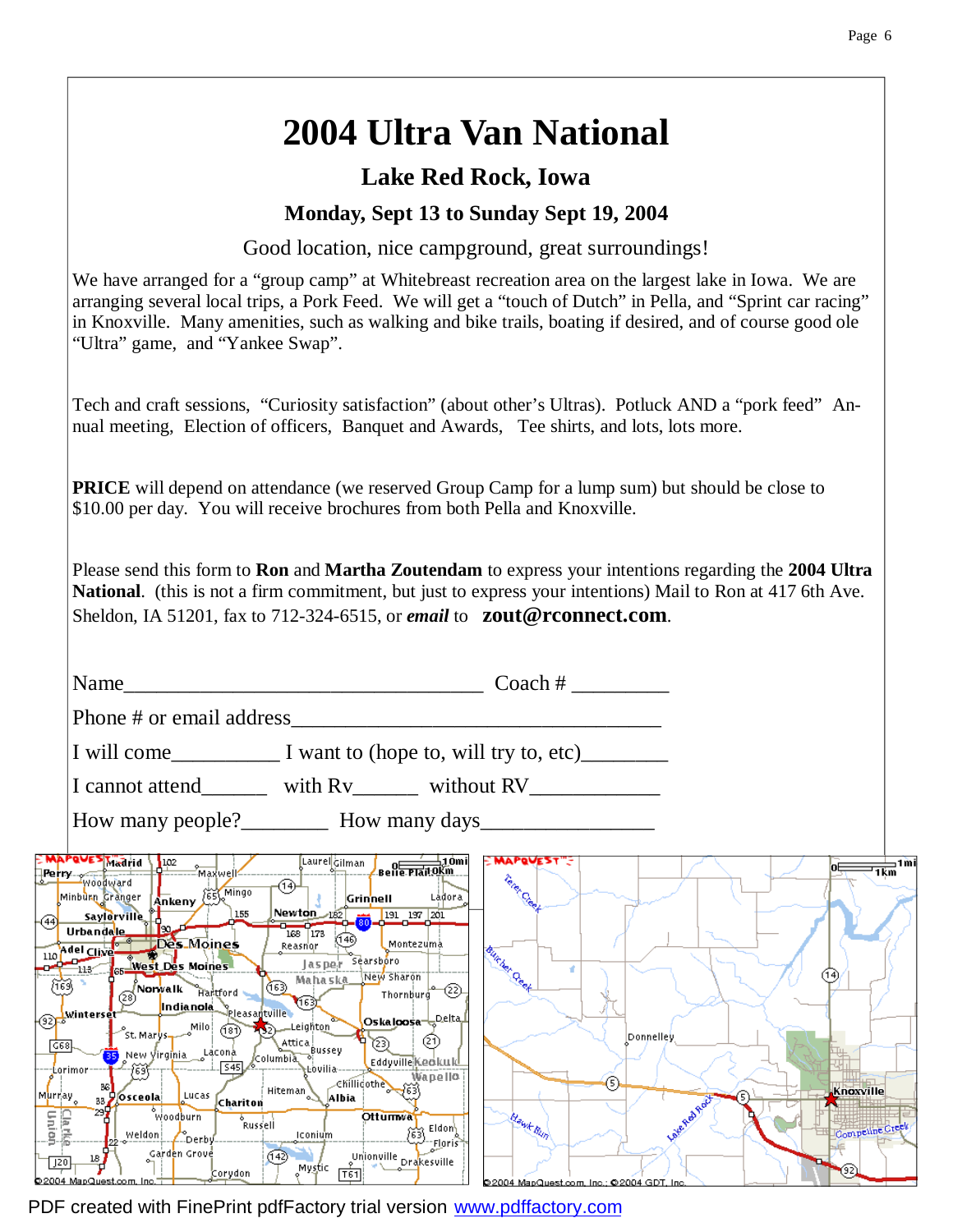# **Obituaries**

#### **Robert Franz:**

Robert was a **LONG** time member of the Ultra Van Clubs and promoted the clubs enthusiastically. He and Roberta owned Ultra Van #472, in which they put over 200,000 miles on it. Robert was President of the Ultra Van Motor Coach Club at a time when the club's by-laws was being redone and he helped get those implemented, along with others to what we have today.

In case you didn't get the chance to meet Robert he was a **REAL** Gentleman. At all the rallies you would know him right off , because he was always on his bicycle. ( Bob Ballew gave him the name , "Bicycle Bob" .) Which he accepted willingly. Robert was a Podiatrist by profession. He loved the outdoors and spent many trips to Yosemite National Park. Also, he was a great skier on snow and water.

He is survived by his wife Roberta , sons Rick & Bruce and other relatives. Robert was 86 years young. Marlene and I have spent many trips with the Franz and enjoyed visiting with them at their home. We will miss Robert a lot and our prayers go to all the family. Jim & Marlene Craig

#### **Deanna Lewis:**

Sadly, Gerald Lewis has reported the passing of his wife Deanna, from cancer. Our sympathy to Gerald and family.

# **Motels near the 2004 Ultra National site.**

**Knoxville, IA**(area code 641):

Red Carpet - 842-3191; Super 8 Motel - 828-8808.

Knoxville is about 8 miles south of the Whitebreast Recreation Area.

**Pella, IA** (area code 641):

Strawtown Inn - 621-9500; Amerihost Inn - 628-0085; Comfort Inn - 628-1421; Dutch Inn - 628-1060; Pella Motor Inn - 1-800- 292-2956 Super 8 Motel - 628-8181; Holiday Inn Express - 628-4853; Condo Lodging at Bos Landen - 628-8410; Royal Amsterdam Hotel - 620-8700; Country Inn - 620-1496; Lark Wood Retreat - 620-1185; The Clover Leaf - 628-1496.

Pella is 10 miles north of Whitebreast.

|                                                                                                                                                                                   | <b>New Members:</b>     | Joe Haas             |
|-----------------------------------------------------------------------------------------------------------------------------------------------------------------------------------|-------------------------|----------------------|
| <b>Note of Thanks</b>                                                                                                                                                             |                         | 6 William Drive      |
|                                                                                                                                                                                   | Bob & Sandra Krumwiede  | Coraopolis, PA 15108 |
| Thanks very much, for all the cards, emails<br>and phone calls during my recent stroke. I<br>never knew I had so many friends. With<br>Marion's help, I am coming along fine. The | 12790 Watsonville Road  |                      |
|                                                                                                                                                                                   | Morgan Hill, CA 95037   | Fran Noeller         |
|                                                                                                                                                                                   |                         | 6454 Leedom Road     |
| speech and cognitive skills are nearly back to                                                                                                                                    | Rober Cossack           | Hughson, CA 95326    |
| normal. We expect to see you all at the Na-<br>tional in September.                                                                                                               | 3704 Swann Place        | $(209)$ 883-2485     |
| Norm Helmkay                                                                                                                                                                      | Suitland, MD 20746-2230 | fnwnoe@bigvalley.net |
|                                                                                                                                                                                   |                         |                      |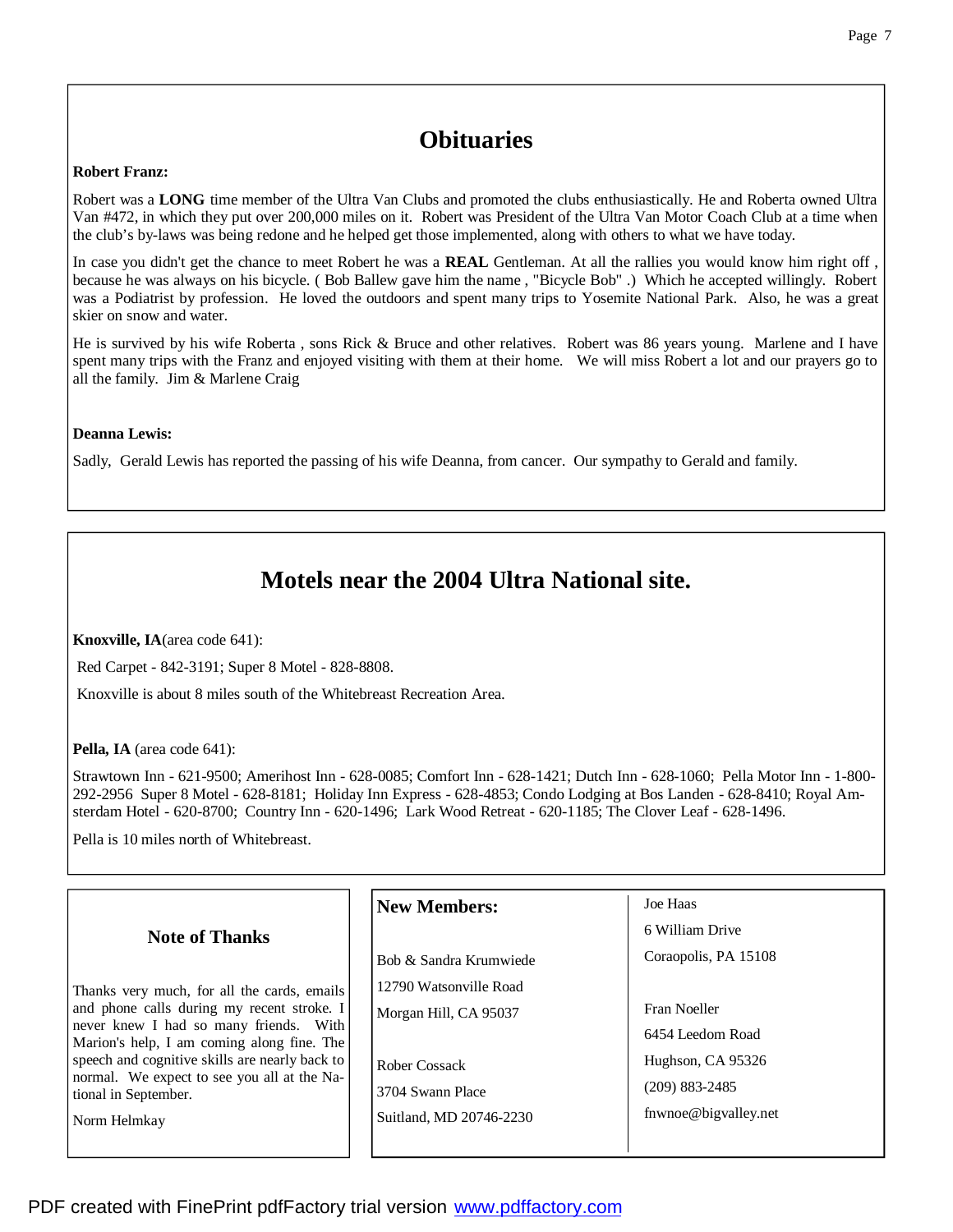#### **The Discovery & Rebirth of UltraVan #247**

#### By

#### The Lemkes

We live in the North woods of Wisconsin, namely 20 miles east of Hayward. During one of Glenn's trips into town, he saw an Ultra Van with a "smiley" face on the front. But, alas, it disappeared before he could catch up with it. We later found out that Norm and Marion Helmkay had recently sold #486 to Ed and Kathy Jefferies who live in Hayward.

Not too long after sighting #486, on another trip coming home from shopping in another town, we were passing thru the small town of Stone Lake. It was early spring so you could see into the woods and not too far off the highway; Glenn spotted an UltraVan buried in the woods. Fortunately we have friends that lived not too far from where we spotted the van. They were able to provide us with a name and phone number of the owner. Glenn called and the van was for sale. Turns out that the owner bought the van 11 years before and just parked it in the woods. After some negotiation, Glenn made arrangements to load the van on our trailer and bring it home.

When he drove in with this vehicle on the trailer, I though he had lost his mind. It was the worst looking vehicle I had seen in a long time. It was covered in sap, sorely needed a paint job, the interior was trashed, and the windshield was cracked. With all kinds of pride, Glenn said that it did run! That comment didn't really do anything to make me feel any happier. Being Corvair owners the Ultra Van was just another project.

Our son Steve did some investigating on the Internet to see what these vehicles were all about and came up with information about the Ultra Motor Coach Club, Inc. Both he and Glenn promptly joined and proceeded to get to work on the coach. In the process of disassembling the coach, it became apparent that it had suffered from the hands of many "jury riggers". Lots of worn mechanical components, loose or taped electrical connections, and worst of all the hot wire from the ignition to the starter was totally fried from front to back. We believe it was just luck the whole coach didn't burn up! While Steve took the engine, transmission and differential back to his shop, Glenn took all of the wheel and suspension components and rebuilt or replaced as needed.

Steve told us about a rally in Hannibal, MO and thought we should attend so we could check out other coaches and talk to the owners to see what had been done and what we might anticipate in restoring ours. Unfortunately, we were only able to spend one night there, but did gather some interesting information and got some ideas as to what we here headed for. Jim Davis's tech articles have been very helpful in pointing us in the right direction.

Glenn decided to take a trip to California to buy a new windshield and any other parts that we may need for the coach. We called Jim Craig in Joshua Tree and made plans to see him. Upon our arrival, the Craig's were very welcoming to us and told us a lot about the club and its members – how pleasant the people were and how much fun they have at the rallies. We got all the things we needed and were quite enthused about attending another rally. This we were able to do when Jim and Roy Davis hosted the rally in Kentucky. We attended this rally and had a wonderful time, met some very nice people and were able to get more ideas and technical information to help us along.

It was very nice to know that even though we didn't drive our coach to the rallies, we were still welcome no matter what vehicle we drove. People were still interested in what stage we were at in restoring our coach and had some helpful comments/suggestions. Our next rally was in Pipestone, MN (still without our coach) and another good time was had.

We spent some time investigating the prior history of this coach. A Mr. Carl Tendick of Rochester, MN originally purchased #247 on December 20, 1966. We don't know when he sold it, but it ended up in Camarillo, CA to a Mr. John O. White who apparently sold it to his son Christopher. Somehow it ended back up in Austin, MN to a Mr. Joe Vaith in 1975. Mr. Vaith apparently traded it in on something from Bo De Trailers in Austin in 1981. A Mr. Robert Christopherson of Alberta Lea, MN, purchased it in 1984. In 1988 Mr. Dale Sanders of Alberta Lea, MN, purchased it. Mr. Mark Jackobson purchased it in 1991 and brought it to Stone Lake, WI and parked it in the woods until Joann and I spotted it in March of 2002.

Those of you who have been through this situation know that one thing leads to another in restoration. We presently have a two-car garage that is outfitted for doing all kinds of repair, etc. Now Glenn informs me that we need to build an addition on to the garage to accommodate the Ultra Van so that he can work on it during the winter. Hopefully we'll have some more news at a later date.



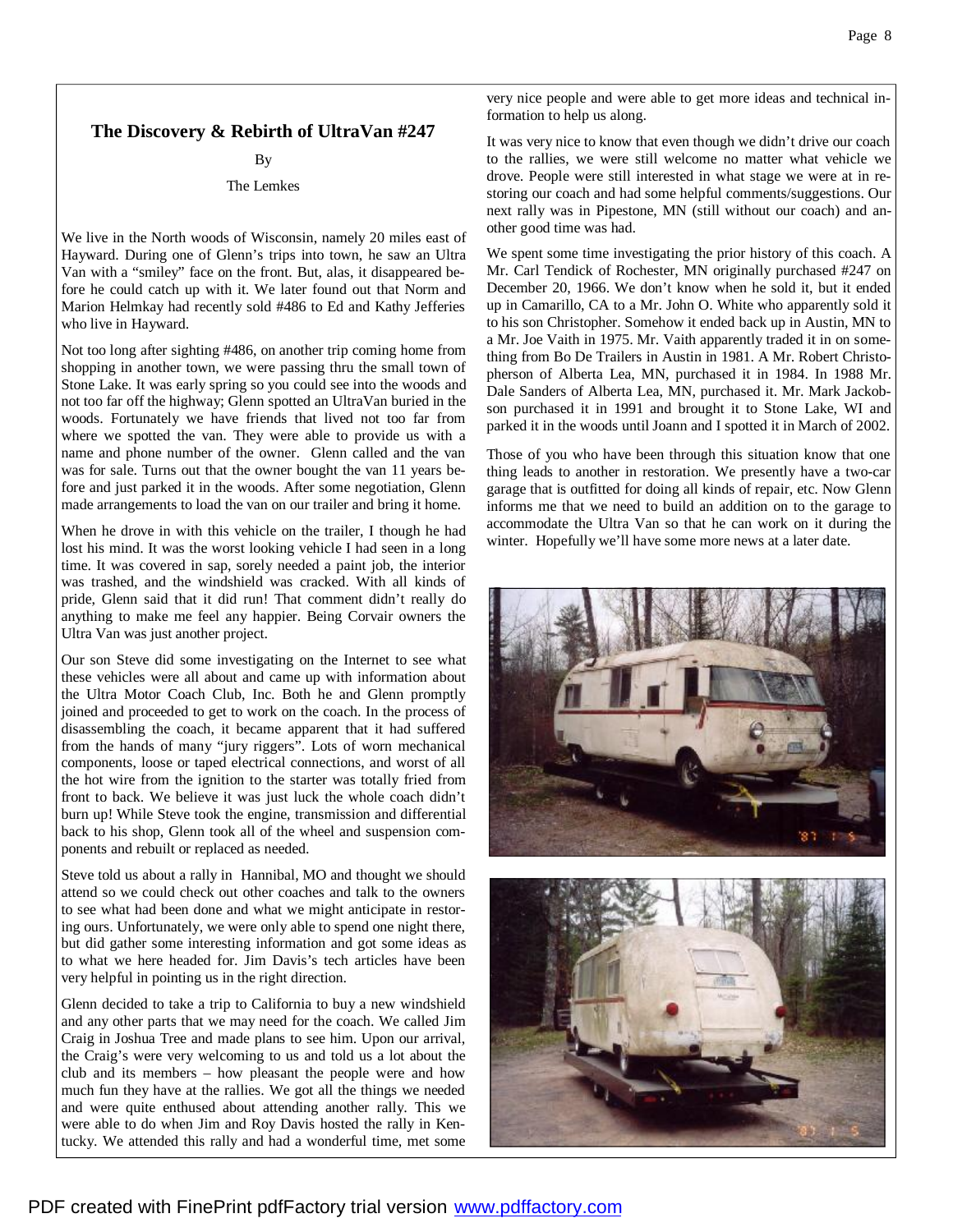# **BEAU'S SHOP TAILS - 2004**

# By Jim Davis

This past winter was easy, as no major modifications were scheduled. During the last year, Beau fried a transmission and spun a pinion. Both repairs are chronicled elsewhere. There were also the two trashed tires. The last 2003 repair/ replacement was to the windshields; again, chronicled elsewhere.

The first project of 2004 was to build an air-conditioner cover. Why? It seems that an Ultra Van, with an air-conditioner, will not fit under a 1960's, Route 66, covered drive-in (in Tucumcari, NM). The coach still has the original Coleman air-conditioner and it seems the model 6242 is no longer supported by Coleman. Unfortunately, the earlier Coleman Polar-Pal cover does not fit and the current Mach 1/3 cover also does not fit. It seemed a shame to replace the air-conditioner just because I could not find replacement cover. I chose to make the replacement out of mill aluminum. I had a metal shop cut the sides and top of the cover to the right size to fit the air-conditioner (12 x 24x 11 inches). I then bought some inch wide, 1/8 " thick aluminum flat and angle stock (Lowe's). I used the flat stock to reinforce the lower edges and the angle to reinforce the seams as my aluminum welding is somewhat suspect.. I cut slits in the back half of the sides and bent the material left to form louvers. I painted the cover to match the coach so it doesn't look out of place.

Next on the list was to install a Grant 17 inch steering wheel with the removal wheel option. When I turn my seats to make a sofa for entertaining or watching TV, the drivers seat does not fit completely on the wheel well. The removable steering wheel option solves this problem. The installation requires a horn adapter, anti-theft removable wheel adapter, a wheel, and a horn button. The installation was very easy with great instructions. The horn still works as does the self-canceling turn signals (a big worry when planning the modification). The modification raises the wheel about one and a half inches from the location of the 17 inch FC wheel or about two inches lower than the stock 1967 Corvair 15 inch steering wheel with the three and a half inch dish. There are 56 different wheels in the Grant catalog so there should be one to fit your coach. All the pieces are available at Summit Racing or O'Reilly Autoparts. Thanks to Graham Dell for finding and writing about this modification.

Next came a minor electrical upgrade. Like all Ultras, Beau came with one 10 ga. wire (#70) carrying the current to the fuse panels and the front of the coach. Previously, when modifying the wiring to the front, I ran a separate 10 ga. power wire to the additional front fuse panel located under the coffee bar. With the Sylvania XV headlights, running lights, and windshield wipers, on I found I had a 1.9 volt drop between the alternator and the front fuse panel. I decided to add a couple of additional 10 ga. wires to (hopefully) decrease the voltage drop and to add another six circuit fuse panel up front. Fortunately, (Clyde Stanton's suggestion) I had installed a 3/4 inch PVC chase in the left sidewall, so pulling a couple wires from the back to the front was easy. I ganged the wires to the two front fuse panels and used the old headlight supply wires to help supply current to the coach's original fuse panel. At the rear, I bought a new 60 amp circuit breaker (Waytek) and installed it close to the battery switches. This really made a great difference. The voltage drop is now 0.5 volts. Is this 1.4 volt improvement any good? Well, a one volt increase to the lights in a 50% increase in visible light. Some of us older drivers need all the light we can get. While chasing down the voltage drop, I found the small aluminum strip connecting the battery switches to have a 0.2 volt drop when carrying 30 amps. I replaced it with a short 2 ga battery cable. Why is that important? Well, the invertor is wired through the left battery switch, but the house battery (Optima D-31M) is wired to the right battery switch. The invertor can pull 110 amps. The invertor shuts off at 10 volts. If the battery is putting out 12.5 volts, a wiring resistance of 0.023 ohms in the wiring to the invertor will drop the voltage below the minimum amount required. After writing this article, I went out to the shop and rewired the invertor through the right battery switch.

One of the many factory options was lighted lower marker lights. The standard was reflectors at the lower four corners. Since I had previously added relays to the rear taillights, it was relatively easy to pull a couple wires from the relay to the LED lights rear corner lights. The front was a little more difficult. I wanted to have the front marker light flash with the turn signal. Since I was using LED clearance lights, it has only one wire (only one brightness level). I tapped into the turn signal wire and used it to trigger a SPDT relay. The running light wire supplies power to the light through the normally closed relay circuit. When the turn signal light is activated, the LED corner light goes out as the relay opens. Thus, the corner light flashes out of phase with the turn signal. The LED lights are Grote (47112 & 47113) bought at NAPA.

Since it was still 6 weeks before the Florida rally, I decided to convert the top and side clearance lights to LED's. The center three lights (indicating the vehicle is over 2033 mm wide, 6 ft 8 inches) are beehive style on a 15 inch light bar. Grote makes the entire assembly but the bar  $(47222 \& 47223)$ , like the original, is steel. I chose to have a metal shop copy it in aluminum. While I was at it, I had the metal shop bend the light bar so that the beehive lights point directly forward instead of pointing up at the sky. The side clearance lights (teardrop) are not listed in LED so some cobbling was necessary. I chose not to use the available LED clearance lights since I prefer the look of the stock teardrops and they don't seem to be available in LED's. After trying several easy ideas, I settled on making my own. I ordered the LED's from The LED Light and used a five volt voltage regulator from Radio Shack. I fashioned the LED's so that one faces forward, three to the side, and one to the rear. I potted the LED's and circuitry in clear silicone and I used the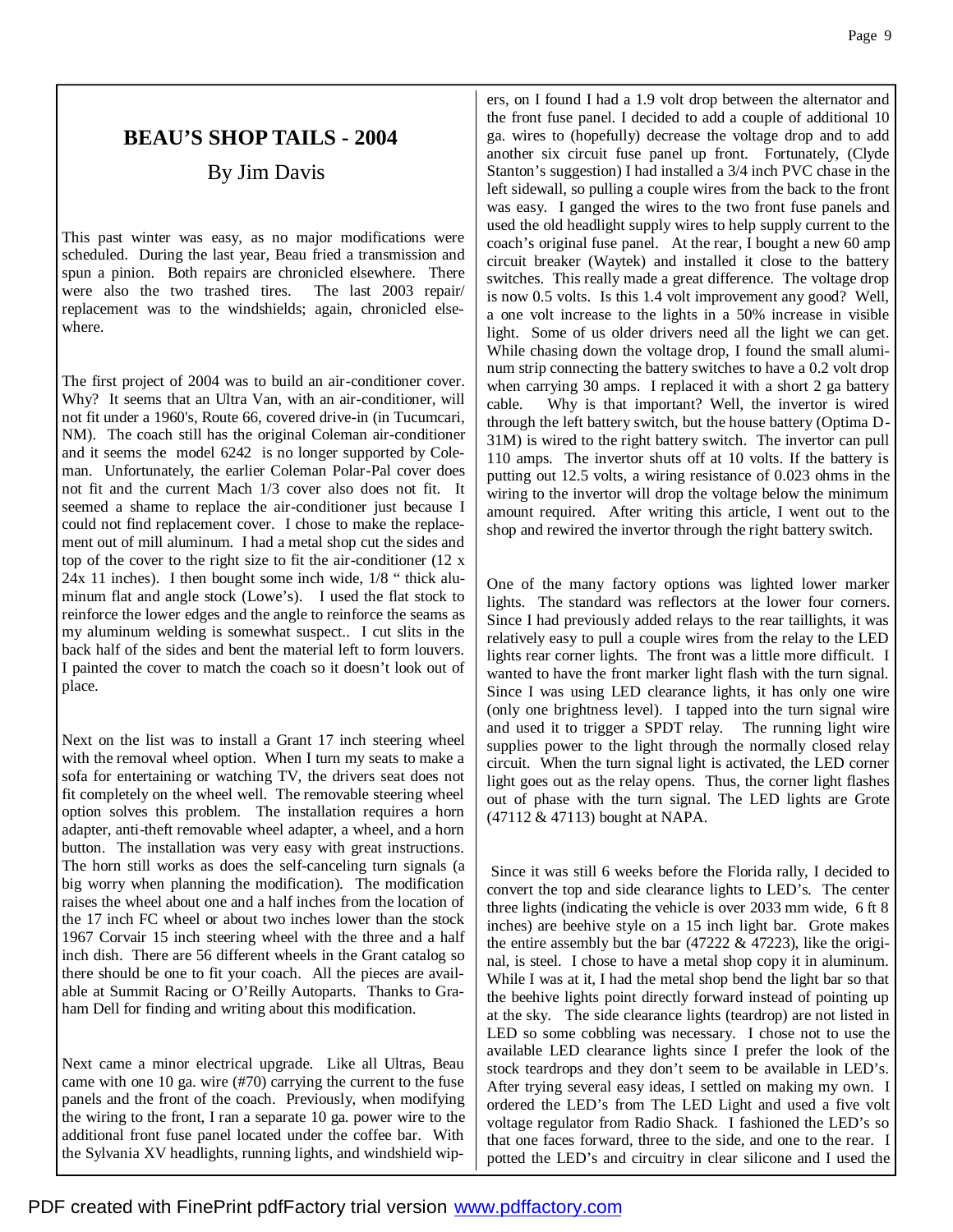same silicone to glue the circuit to the teardrop base circuit.

Lastly, Beau's Smart Trailer need a new box. As you will remember the reason for the trailer is to carry the Generac genset to power the roof A/C while underway. Since the trailer is five feet long, I decided to fill the unused 40 inches with a box to carry stuff (canopy, chairs, satellite dish, great buys from yard sales, swap meet parts, etc). I built the first box 39x44x14 inches out of ½ inch marine plywood and 1x3 furring strips. With the top, it weighed 77 pounds. This winter I had the sheet metal shop build a box out of 1/16 inch aluminum diamond plate. I did the finishing to keep the cost down. The new box (39x49x16 inches) weighs 19 pounds. In my coach, losing 50 lbs is the same as gaining one hp

Less I give the impression that modifications are all I do during the winter, let me dispel that. Normal maintenance is always first. The engine oil and filter are replaced as is the transmission fluid and the differential fluid. I check the current draw of the starter and the output of the alternator after replacing the fan belt. I do a cylinder leak-down check on the engine. The front wheel bearings are cleaned and repacked and the brake shoes and drums checked. The steering box is lubricated and all steering components checked for wear, tightness, cracks, and straightness. Every bolt I can reach is checked for the proper torque. I disconnect the drive shafts and pull the brake drums and check the wheel bearings for clearance and roughness. The universal joints are cleaned, checked, and repacked. Every 24,000 miles or so the rear wheel bearings are cleaned, inspected, and repacked. Prior to traveling, I fill all the tanks (propane also) and let Beau sit for a day to check for leaks. I, then, check the wheel alignment for the coach. All pumps and appliances are checked for proper operation. Tanks are drained (except the gas, propane, and 15 gallons of water). After a 100 mile interstate test run, Beau is travel ready.

## **2004 CORSA National RAFFLE CAR**

HELLO all, to the right you will see the photos of the fully restored raffle car --a 1966 corvair monza convertible. Many of you have already bought tickets and for this I'm grateful. If you haven't bought any and would like to, send a self addressed stamped envelope to greg scarboro---300 Albany rd---lexington, ky---40503. Make checks payable to Central Ky Corvair---The drawing is June 19. Partial proceeds will benefit Big Brothers Big SISTERS of the Bluegrass. Tickets are \$4 dollars each. We have over 13k in this car.

That is a whole lot of \$4 dollar tickets. If you mail in your request we will fill them out for you and mail back your stubs. Thanks for your support and GOOD LUCK!!!! ---Greg Scarboro- Central KY CORVAIR

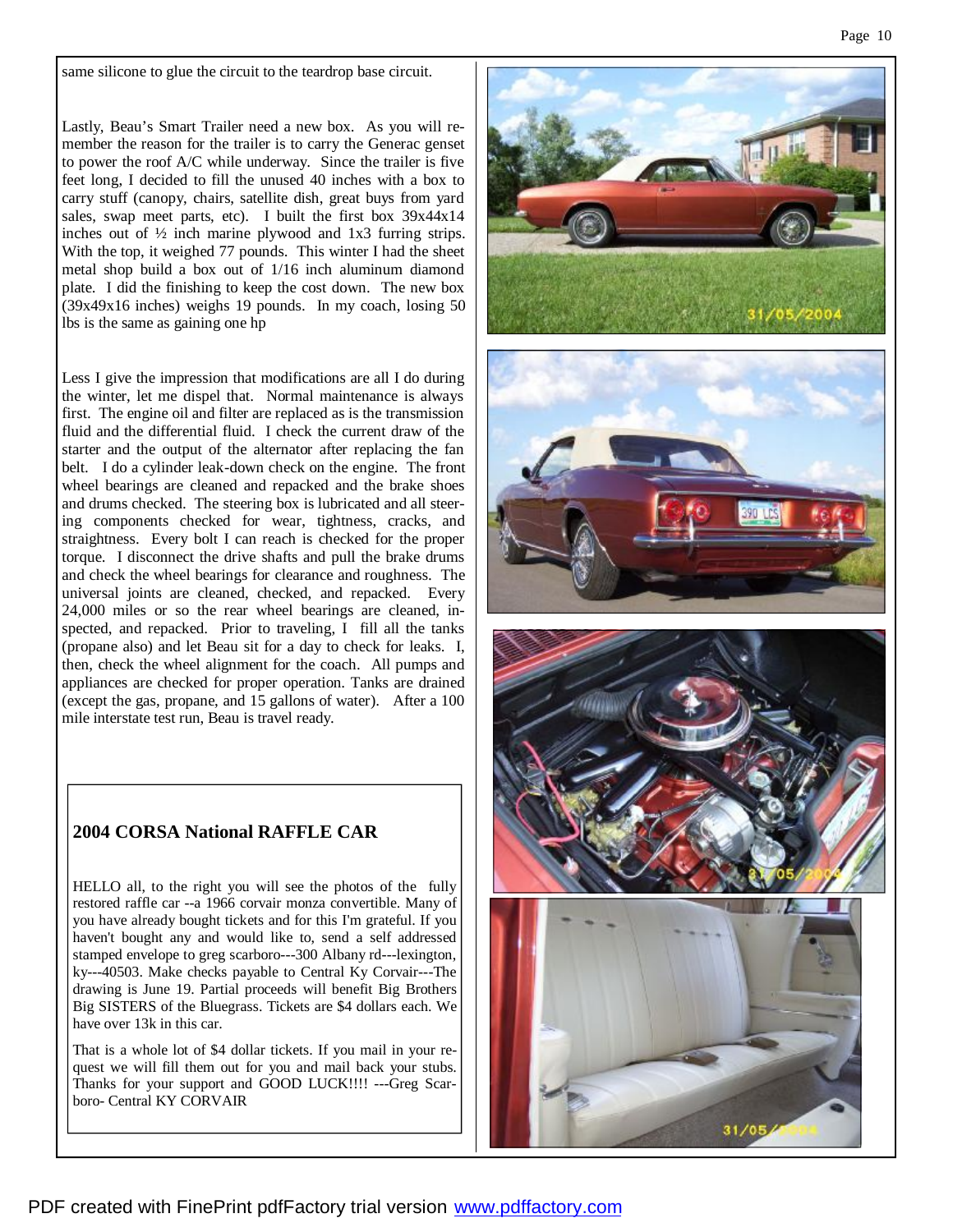

# **TECHNICAL WHALE TALES** -- **TIPS AND ARTICLES**

"Technical Whale Tales are a collection of technical tips and articles submitted by Ultra Van Motor Coach Members. While these tips and article have been reviewed for content and are believed to be workable and acceptable, there is no guarantee implied that they will work correctly. The Technical editor, the author, and the Ultra Van Motor Coach Club assume no liability for problems that may result from the use of these tips and articles." Please submit any tips or articles to me: **James Davis**, 312 Butterworth Rd, Murray, KY 42071, **E-mail** <jld@wk.net>

# **TECH ARTICLE: 2004-3 SUBJECT: CLEARANCE LIGHTS**

# **UV MANUAL: 15-12 AUTHOR: John Howell #417**

I have noticed that from time to time Ultra Van owners ask about replacement clearance lights. I found these that are an exact replacement for the ones on my Ultra Van # 417, I got them at a local RV Dealer in Knoxville, but I found out that a lot of different dealers have the same catalog with an order phone number of 1-800-876-2627. My original lights had steel bases but the new ones have aluminum bases and the lens will interchange.

They are the Pathfinder 662 Teardrop Lights at the top of the page. My original lights were Auto Lamp brand, # 662 same number as the Pathfinder`s, thought you might like to pass this information on in one of your tech tips.

**EDITOR'S NOTE:** The same clearance lights with billet aluminum bases are available from <www. airstreamdreams.com>; however, they are expensive



# **Ultra Van's Required External Lighting**

# Edited by Jim Davis

Every lamp, reflector, and conspicuity treatment (device) must be permanently attached in the specified location and must comply with all applicable requirements prescribed for it by Federal Vehicle Safety Standards and Canadian Motor Vehicle Safety Standards. The face of any device on the front/rear and sides should be, respectively perpendicular and parallel to vehicle centerline, unless it is photo metrically certified at installation angle. No part of the vehicle shall prevent any device from meeting its described requirements unless an auxiliary device meeting all prescribed requirements is installed.

**Headlights** - DOT and source code required on lens - purpose to provide forward illumination - minimum requirement two on the front, symmetrical as far apart as practical - color white - located 22 to 54 inches above the ground.

**Daytime Running Lights** - Optional for US; required for Canada - DRL required on the lens - purpose to indicate vehicle is in use daytime - minimum of two required - color white or yellow - front, symmetrical, as far apart as practical - located a minimum of 15 inches above the ground.

**Parking Lights** - required only on vehicles less than 80 inches wide (6 ft, 8 in) - purpose to indicate vehicle is parked - minimum requirement two on the front, symmetrical, as far apart as practical - color yellow or white - located 22 to 60 inches above the ground.

**Front Turn Signal/Hazard Warning Lights** - purpose to indicate direction of turn or identify disabled vehicle - minimum requirement two on the front, symmetrical, as far apart as practical - color yellow - located 22 to 83 inches above the ground.

**Front Clearance Lights** - required for vehicles 80 inches wide or wider - purpose to show vehicles width - minimum requirement two at the widest point, symmetrical, on the front or near the front, facing forward - color yellow - located as high as practicable above the ground.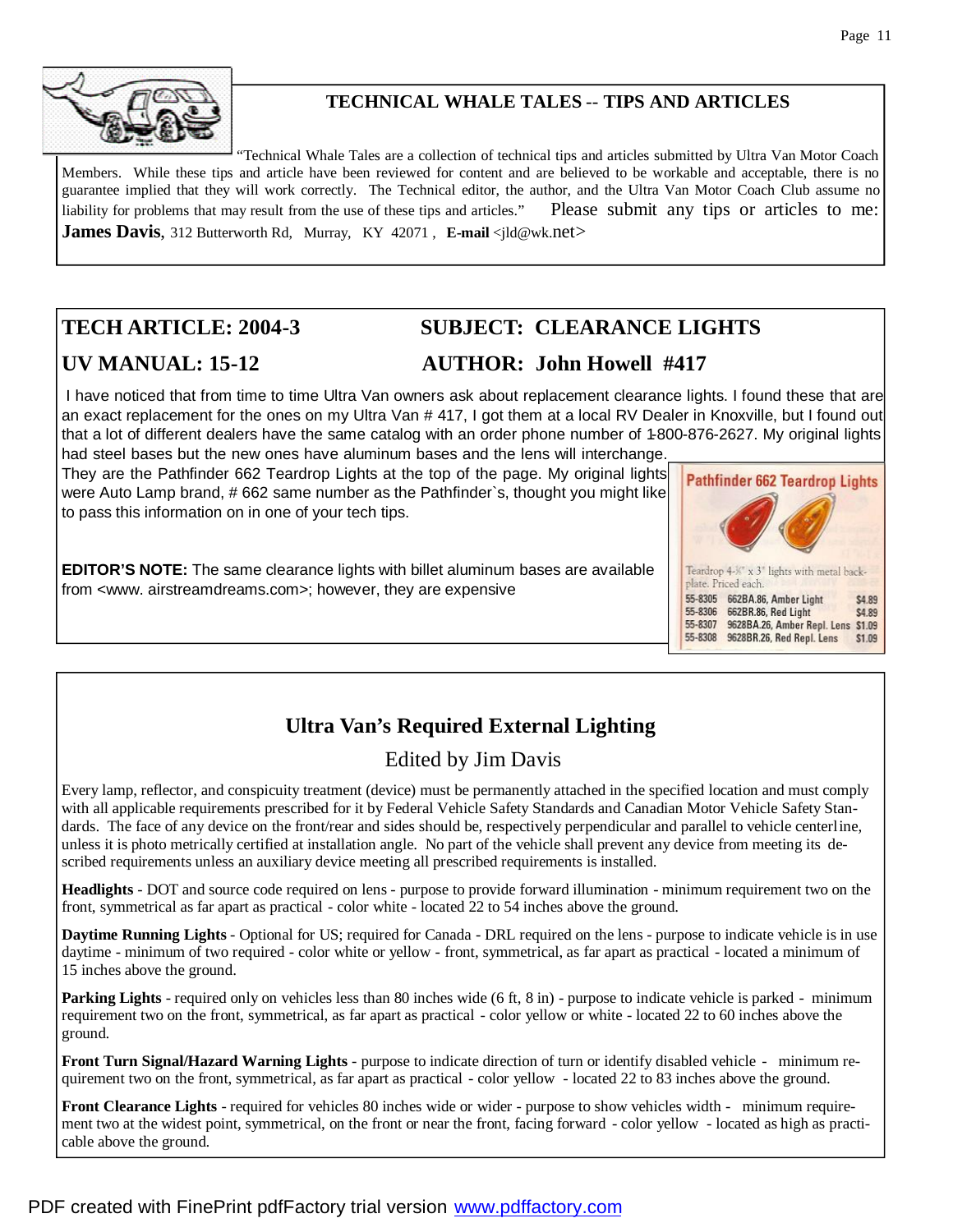**Front Identification Lights** - required for vehicles 80 inches wide or wider - purpose to indicate the presence of a wide vehicle exactly three required on the front centered horizontally, spaced 6 in. to 12 in. apart - color yellow - located as high as practical or on the top of the cab.

**Front Side Marker Lights** - purpose to indicate the vehicle's presence and length - minimum requirement two, each side at the front, as far forward as practicable - color yellow - located - a minimum of 15 inches above the ground.

**Front Side Reflex Reflectors** - may be used instead or in addition to Front Side Marker Lights - all info remains the same but the location height is specified as 15 to 60 inches.

**Rear Side Marker Lights** - purpose to indicate vehicle's presence and length - minimum requirement two, each side at the rear, as far back as practicable - color red - located a minimum of 15 inches above the ground.

**Front Side Reflex Reflectors** - may be used instead of Front Side Marker Lights - all info remains the same but the location height is specified as 15 to 60 inches.

**Rear Clearance Lights** - required on vehicles 80 inches wide or wider - purpose to show vehicle's width - MAY NOT BE COM-BINED WITH TAIL LAMPS - minimum requirement two at the widest point, symmetrical, on the rear or near the rear, facing rearward - color red - located as high as practicable above the ground, may be lower only if the rear ID lamps are on the top.

**Rear Side Reflex Reflectors** - may be used instead or in addition to Rear Side Marker Lights - all info remains the same but the location height is specified as 15 to 60 inches.

**Rear Identification Lights** - required for vehicles 80 inches wide or wider - purpose to indicate the presence of a wide vehicle exactly three required on the rear, facing rearward, centered horizontally, spaced 6 in. to 12 in. apart - color red - located as high as practical.

**Tail Lights** - purpose to indicate the vehicle's presence and width - minimum requirement two on the rear symmetrical as far apart as practicable - located 15 to 72 inches above the ground.

**Stop Lights** - purpose to indicate braking - minimum requirement two located on the rear symmetrical as far apart as practicable located 15 to 72 inches above the ground.

**Rear Turn Signal/Hazard Warning Lights** - purpose to indicate the direction of turn/identifies a disabled vehicle - minimum requirement two on the rear symmetrical as far apart as practicable - color red or yellow - located 15 to 83 inches above the ground.

**Rear Reflex Reflectors** - purpose to show the vehicles presence and width - minimum two on the rear symmetrical as far apart as practicable facing rearward - located 15 to 60 inches above the ground.

**Backup Light** - Purpose to illuminate the ground behind the vehicle and alert road users - minimum of one facing rearward - color white.

**License Plate Lights** - purpose to illuminate the license plate - minimum one required - color white.

**Center High Mounted Stop Light** - required on vehicles less than 80 inches wide and less than 10,000 lbs - purpose to indicate braking - minimum one on the rear at the vehicle centerline - color red - located a minimum of 34 inches above the ground.

Source document: Department of Transportation; National Highway Traffic Safety Administration (NHTSA); Federal Lighting Equipment Locations Requirements

<http://www.nhtsa.dot.gov/cars/rules/standards/conspicuity/TBMpstr.html>



Dear Ultra Van Friends:

We would like to introduce our newest acquaintances in the Ultra Van Club. **Doug & Meg Bell** are from Boring, Oregon. Both are former school teachers. Due to obligations to children at this time are unable to travel a lot, but seem to look forward to joining us in more of our Club activities in the future. We are excited about getting to know them better, to have them help preserve the Ultras and become part of our loving Ultra family. Best Wishes.....Howard & Marsha Boso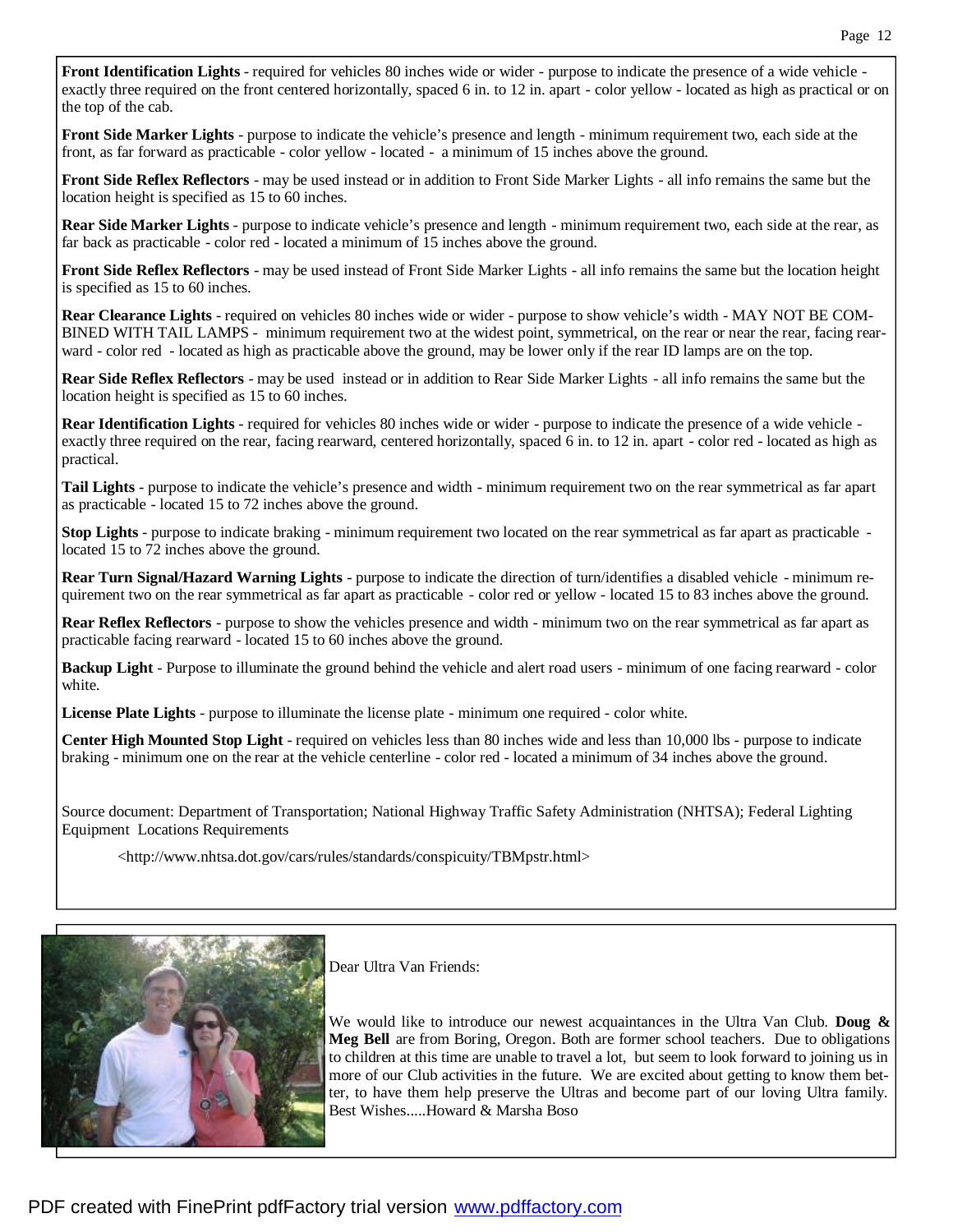# **BEAU'S WINDSHIELD SAGA AND TECH TIP By: Jim Davis**

Beau came with the two, original Pittsburgh Plate Glass (PPG) glass, clear windshields separated by a 28 inch wide, clear center glass. The etched information was on the lower center of the windshield and cut off by Ultra during fitting. Early APG windshields have the information in the same place as the PPG windshields. The later APG windshields have the glass information in the lower outside corner. The glass was not cemented in but rather, four rubber, "U" shaped strips together with the perimeter pinch weld molding held it in. A 40 thousands thick, one inch wide strip of mill aluminum kept the weather out of the center edges. The pinch weld molding (windshield molding) was 1 inch in height with 1/4 inch glass and 1/8 inch pinch weld gaps (AS1216). Stock Chevy step van windshields were cut seven inches from the edge to eliminate the bend in the glass toward the center. To fit stock uncut windshields in an Ultra, the windshields must be warped 1/4 of an inch (bow outward) to fit pinch we ld. The Ultra factory did not actually cut the windshields; but scored them with a glass cutter, doused them with lighter fluid, lit it, and let the heat crack the glass. This was possible with the untempered PPG windshields. Over time the heat clouded the plastic laminate where the fire heated the laminate. With age, the glass will partially separate from the plastic laminate around the edges giving a cloudy appearance to the glass. As glass is an amorphous solid (non-crystalline), which becomes more brittle with age. It was for these reasons (plus the old pinch weld gasket was dry and brittle) that we decided to replace Beau's original windshields.

The September issue of the Ultra Sounder has an add by Jim Craig offering two Autoglass of Peru (AGP) windshields for \$700. I had previously checked with Jim and he said there was a glass shop in 29 Palms (Christian Brothers) that would install the new glass for \$200. I had checked with Glass Finders in New York and found that the AGP windshields would run me \$575 each uninstalled. Jim's ad, the wish to attend the Great Western Fan Belt Toss & Swap Meet (GWFT&SM), and an excuse to visit family and friends on the way proved to powerful to resist; thus a trip West.

Things never go as planned. In Jim's and my communications, I failed to give a definitive time schedule, so that the windshield replacement was not scheduled when I arrived at Joshua Tree (Sunday). Jim was able to schedule the replacement for Thursday morning. We enjoyed the rally and the Craig's hospitality while we waited. Wednesday, Jim got the windshields out of the shipping crate to discover that the left windshield was a first run and tinted blue. The right windshield was of a later run and ti nted green. Jim checked his supply and though he had three rights (all green) there was only one left. I decided to take what was there.

Thursday, Jim led a convoy to Bob Ballew's and dropped us off at Christian Brothers Glass in 29 Palms. Steve Whitfield of Christian Brothers had no trouble cutting out the old windshields. The right windshield went in without a hitch even though we noticed the gasket was too small. When I measured my old windshield gasket, I neglected to allow for shrinkage due to age. There were several small gaps around the corners which we could seal with silicone. Doubting the gasket had enough surface to hold the windshield in against the wind force, four aluminum supports were crafted to help support the windshield. When we went to put in the left windshield, it appeared to be just 1/4 inch too small and with the too small gasket, it was just too risky to install. I decided to reinstall the old left windshield. Reinstallation went in without a hitch. It took three tries for Steve to cut the center glass piece. It was interesting to watch him free hand the edges with a scratch wheel and then use a heat gun to run the crack in the glass. I used the silicone to fill the gaps in the glass. I then put the original aluminum strips and screws on the left side and a custom made aluminum strips on the right. I noticed at Pipestone that Bob Galli had new uncut windshields in his coach. He had cut a couple stainless steel strips 26 x 2 inches and cut the inside to follow the edge of the curved glass. I simply copied his design. It was then I noticed the extra curvature of the right windshield. It seams it has an extra 3/4 inch outward bow . That makes things interesting. With the cobbled windshields in place, we were ready to limp home. Fortunately, there was little rain along the way.

Now came the problem of getting the windshields cut, finding some one to help me install the windshields, and cut the new center glass. Fortunately, we live in a town which has several collectors of vintage and muscle cars; as well as, a large street rod contingent. There should be several automotive glass shops that will tackle anything, well almost anything. I found a new shop in t own, Jerry's Glass, that would work with me. Next, to find a shop that would cut or grind the windshields to size. An Internet sear ch came up with Duncan Industries in Elkhart, IN; they repair RV's and install all Damon RV windshields. They have their windshields cut by Midwest WaterJet of Michigan City, IN. A call to Pete at Midwest verified that he would be glad to cut the windshields. On a chance, I contacted all the water jet facilities closer by, but no one would touch the windshields. As winter wa s quickly approaching (It is now early December.), Roy and I decided to make a quick trip to Michigan City. I called Pete back an d set up Friday morning to cut the windshields. We packed the windshields into the back seat of the Thunderbird and struck out.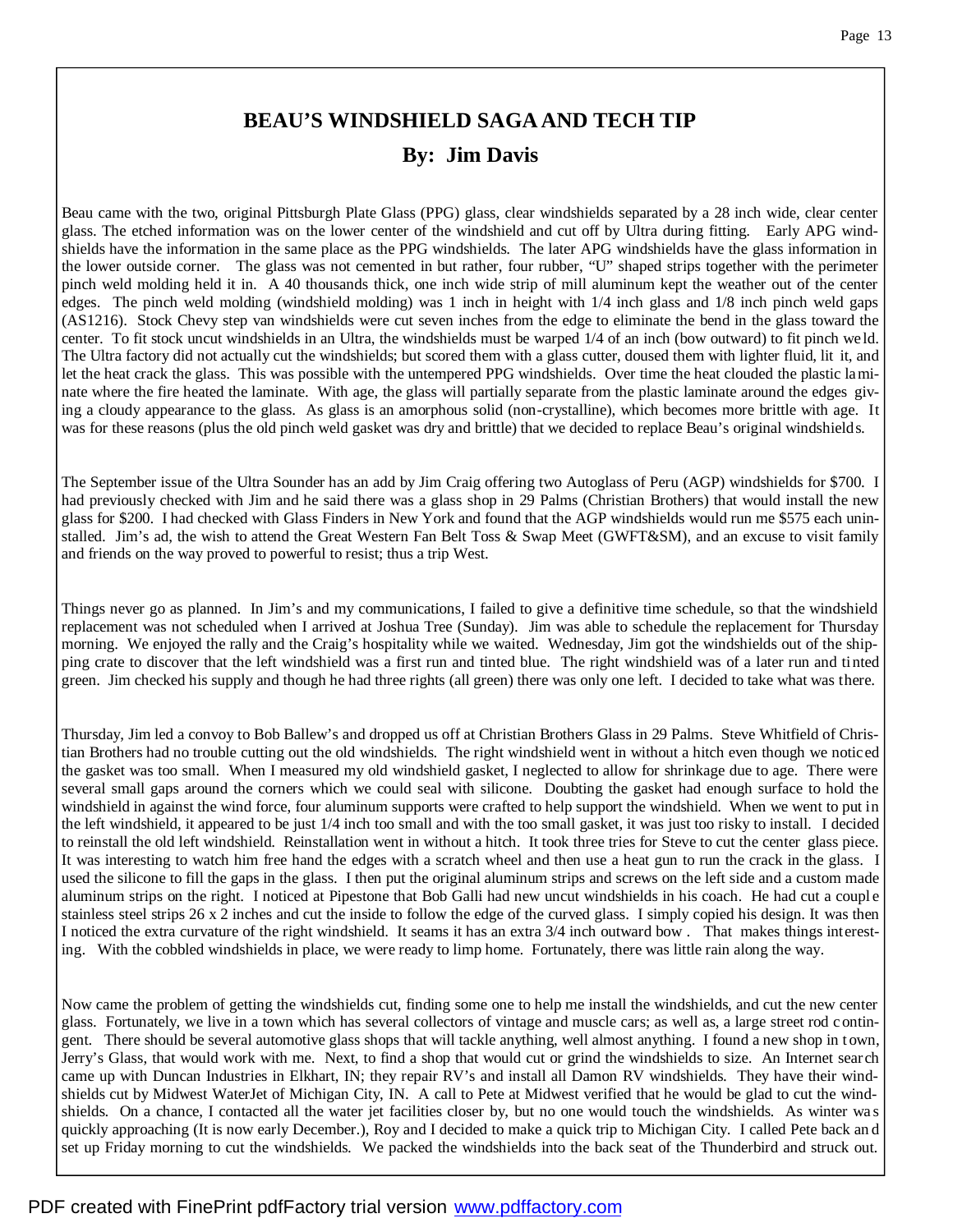The trip up was an uneventful eight hours. We made better time than I had figured and met Pete about 4 pm and dropped off the windshields. Pete said they would be ready by eight the next morning.

We got up Friday morning to heavy snow but fortunately the plows and salt truck were keeping the roads clear. As promised the windshields were ready. We loaded the windshields back into the T-'bird and headed south; hopefully out of the snow. We made it home without incident.

About a week later after all the gaskets and glass had arrived at Jerry's, I took Beau in for the instillation. It only took ab out an hour to remove the windshields and install the new shaded windshields. The new, bigger, one inch wide gasket worked well. When we measured for the center glass, we were off by 1/4 inch from being square, not really noticeable. The next problem was the windshield bow on the right side. With all the glass installed, I could measure the difference. On the original glass has a 65 thousands of an inch bow at the highest point. On the left glass the bow was 94 thousands of an inch. Certainly close to original. The right was where the problem was, the bow was 65 hundredths of an inch (ten times the original glass). At the center the right windshield appeared to be 1/4 of an inch shorter in length than the original.. Remeasuring the glass showed the windshields were the same length. Checking the original glass, I found that indeed the right windshield is about 1/4 inch longer than the left. You have got to love the Ultra factory precision. Oh, well. I tried several methods of filling and sealing the glass gaps. These gaps are necessary, as when the body twists, the corners of the glass also move. If this racking is severe the glass can actually move 1/4 of an inch in relation to the center glass. If the glass actually touches or wedges against the screws, it may crack, so a small gap is very necessary.

I finally decided to use a small amount of silicone on the high part of the windshield and use a butyl filler on the back or inside of the glass. The silicone allows the metal support strips to follow the windshield's contour, the butyl is very tough and stays flexible. The color contrast of the black butyl and the glass makes the gap of the bow less visible.

So what did I learn. There are at least three distinctly different Ultra windshields, the stock PPG, blue AGP and green APG. The PPG and blue AGP windshields are virtually the same in shape. AGP glass is somewhat tempered and cannot be cut conventionally. It can be cut by water jet, sand blasting, or wet grinding. Personally, do to the bow in the late APG windshields, I would not have them cut. I would have the ends reshaped to make the center edges square (as the Pratts have done). Use a gasket that has a separate lock strip and one that is at least one inch in height (AS1216). . Since 1965, most auto glass is held in by urethane cement and has no gasket, try to find a glass shop that has experience in casketed glass



#### **Below are some sources and phone numbers**:

 **Glass-Seekers** in NY 1-800-345-4527 (windshield supplier) **Gator Auto Glass**, 1-800-316-3139 (Windshield supplier) **Ken Hand** 1-248-613-8586 (windshield supplier) **Jim Craig** 1-760-366-9104 (windshield supplier **Duncan Systems**, 29319 US-33 west, Elkhart, IN, 46516 ( glass supplier) 1-800-551-9149 E-Mail:gary@rvglass.com Website: www.duncansys.com **Midwest Waterjet,** 7061 North 600 West, Michigan City, IN 46360 (glasscutter) 1-219-872-4581, Website: www.midwestwaterjet.com **Jerry's Glass**, 51 Sycamore St, Murray, KY 42071, 1-270-759-0203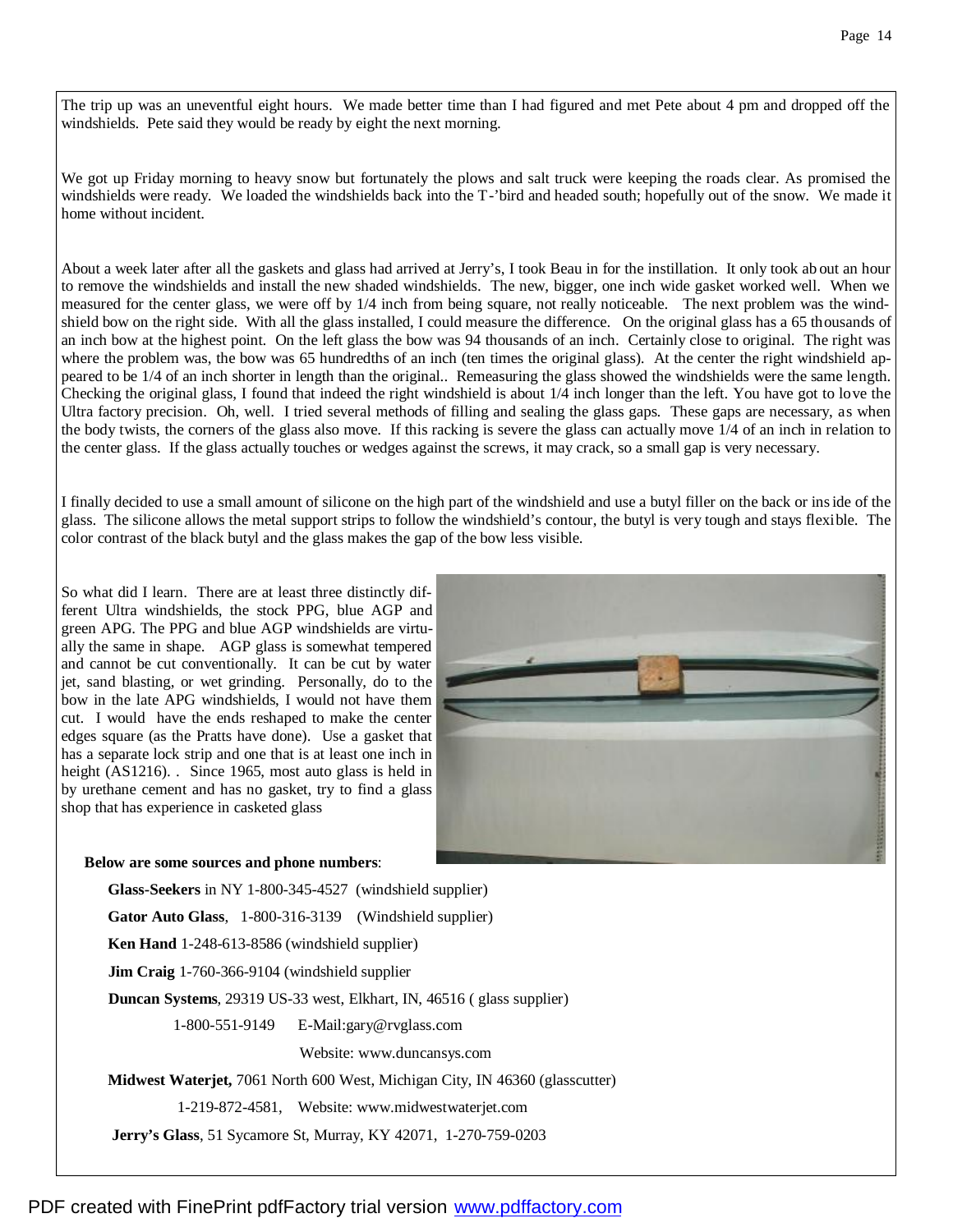**FOR SALE FACTORY ORIG. , NOS 110hp engine**, Part#3918793. code XXZ. Still in orig. crate. Can be installed in any Ultra Van, (Corvair powered.), Corvair car or Forward control vehicle. **\$3995.00 Firm**, Plus shipping. Can also provide it as a complete engine ready to install and run, built up to your application or as follows; Correct shrouding, carbs,. dist, alternator, , bell -housing (for auto or manual.) carburator linkage, fuel lines, all to show condition. In addition all orig. seals & gaskets will be repl aced. Engine will be run, adjust valve lifters, timing, & sync. carbs. This will allow you to install it and drive away. **\$5495.00** Plus shipping.

### **Jim Craig**, 760 366 9104 or **ultravan604@tcsn.net**

**1969 Ultra Van #380**, 95hp engine with power glide and 355 rebuilt axle. new paint job with 5'' triple stripe on sides, new brakes, new plumbing and water pump, new tires on 1970 buick 14'' chrome rims. large impala dash, Mazda reclining bucket seats. Three year old upholstery and carpet.. Cherry wood paneling. Has been in several car shows. Lead your own one van parade thru any town and have people give you a thumbs up and a smile..\$8500.00 contact:

**Vern Hammer** at 815-874-7268 or **debnvern@juno.com**

Hello. I am the owner of **Ultravan #297**, which is for sale. My van has a strong 140 HP engine which runs great, although it has not run for a while. It has 45,401 miles on it. The interior is all original. I am asking **\$5,000**. Please contact:

### **John Kosmatka** at **johncats5@netzero.net**

| Note:                                                                                                                                    | From: rdgalli@tcsn.net                                                                                                                                                            | coach and I can say it is a beautiful job. It                                                                                                                                                                                                                                 |  |
|------------------------------------------------------------------------------------------------------------------------------------------|-----------------------------------------------------------------------------------------------------------------------------------------------------------------------------------|-------------------------------------------------------------------------------------------------------------------------------------------------------------------------------------------------------------------------------------------------------------------------------|--|
| Emails sent to Ultra-<br>Van@yahoogroups.com If you have inter-<br>net access then join the Group. It's worth                            | To: corvair@fan.net                                                                                                                                                               | is my understanding that Ultra recalled the<br>first four V-8 coaches after discovering<br>cracking around the riveted aluminum tub.<br>The owners of these four coaches were                                                                                                 |  |
| the reading!                                                                                                                             | As I remember from the Hutchinson Con-<br>vention in 1996 (Norm can correct me on<br>this), only one Ultra was "built" with an                                                    | given new V-8 coaches with a steel tub.<br>Subsequently, these four coaches were re-<br>fitted with drive trains form wrecked Olds                                                                                                                                            |  |
| Subj: [UV] Olds 455                                                                                                                      | Olds 455 Tornado at Hutchinson. A story                                                                                                                                           | from the surrounding junk yards. The<br>coaches are easily identified by the narrow<br>rear track (68inches). Regular Ultras have<br>a 76 inch rear track. Vince built a new en-<br>gine, transaxle, suspension cradle for #510<br>widening the track to 78 inches. Jim Davis |  |
| Date: 5/29/2004 12:46:59 AM EDT                                                                                                          | was told to us by the ex-shop foreman,<br>about his trial runs with this vehicle, and it's                                                                                        |                                                                                                                                                                                                                                                                               |  |
| From: millenniumfalcon@cableone.net                                                                                                      | performance. WOW. All others were con-                                                                                                                                            |                                                                                                                                                                                                                                                                               |  |
| Does anyone know how many Ultras were<br>built with the Olds 455 Tornado engine??<br>Jim Isbell                                          | verted. Norm, do you have a list of those<br>conversions? As far as I know, I have never<br>seen one at a National, or know of anyone<br>who has one. It does not seem that these |                                                                                                                                                                                                                                                                               |  |
|                                                                                                                                          | conversions were very successful, noting<br>their absence. I will have to qualify that                                                                                            | Subj: Re: [UV] Olds 455                                                                                                                                                                                                                                                       |  |
| Subj: Re: [UV] Olds 455                                                                                                                  | statement, Jerry Duty's diesel conversion<br>has been around a long time, I think Jerry<br>did that one himself. Bob Galli                                                        | Date: 5/30/2004 11:42:05 PM EDT                                                                                                                                                                                                                                               |  |
| Date: 5/29/2004 7:53:21 PM EDT                                                                                                           |                                                                                                                                                                                   | From: rdgalli@tcsn.net                                                                                                                                                                                                                                                        |  |
| From: corvair@fan.net                                                                                                                    |                                                                                                                                                                                   | To: UltraVan@yahoogroups.com,<br>jld@wk.net                                                                                                                                                                                                                                   |  |
| To: millenniumfalcon@cableone.net                                                                                                        | Subj: Re: [UV] Olds 455                                                                                                                                                           |                                                                                                                                                                                                                                                                               |  |
| As hear as I can tell there were 13 Ultra                                                                                                | Date: 5/30/2004 2:20:06 PM EDT                                                                                                                                                    | Thanks for the information, Jim. I know                                                                                                                                                                                                                                       |  |
| Vans converted to the 455 by Peterson.                                                                                                   | From: jld@wk.net                                                                                                                                                                  | this thread was started by someone wanting                                                                                                                                                                                                                                    |  |
| Others have been converted to the Oldsmo-<br>bile transmission with 455 and a variety of<br>other engines including at least one Diesel. | To: UltraVan@yahoogroups.com                                                                                                                                                      | to know the possibilities of alternate power.<br>My fantasy has been to replicate a 10 cyl<br>Corvair engine like the one GM experi-                                                                                                                                          |  |
| Norm<br>Subj: Re: [UV] Olds 455                                                                                                          | Bob, One of Vince Murray's coaches,<br>#510, the first V-8, has the factory Olds<br>conversion. Vince has done a great job of                                                     | mented with in the early '60s. Wouldn't<br>that make great UV power? You would lose<br>a little rear storage area, but------- Bob                                                                                                                                             |  |
| Date: 5/30/2004 1:29:25 PM EDT                                                                                                           | updating the conversion. I had the opportu-<br>nity to crawl over, under, and around this                                                                                         |                                                                                                                                                                                                                                                                               |  |